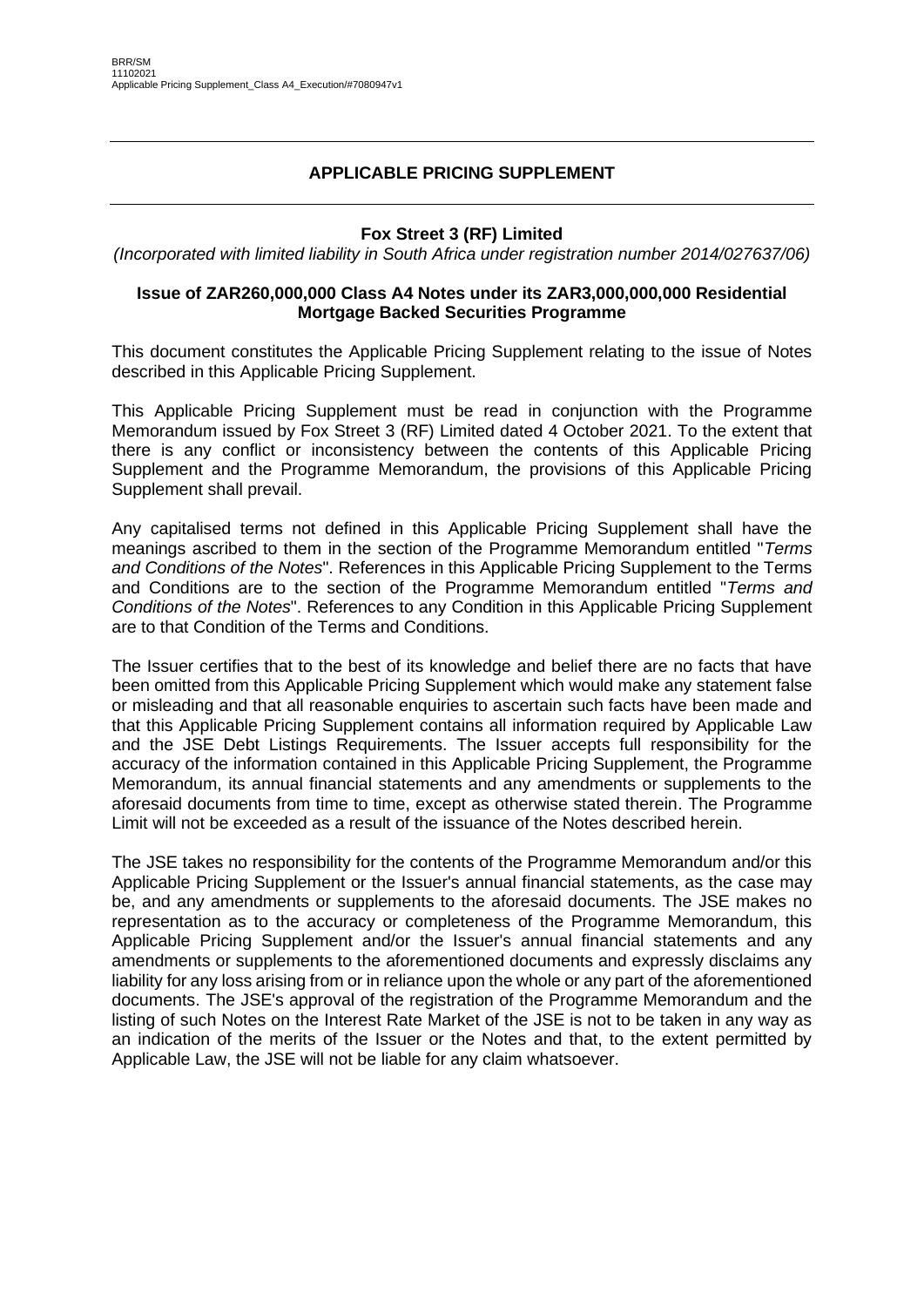## **DESCRIPTION OF THE NOTES**

<span id="page-1-0"></span>

| 1              | Issuer                                                       | Fox Street 3 (RF) Limited                                |  |
|----------------|--------------------------------------------------------------|----------------------------------------------------------|--|
| 2              | Status and Class of the Notes                                | <b>Secured Class A4 Notes</b>                            |  |
| 3              | Tranche number                                               | Tranche 1                                                |  |
| 4              | Series number                                                | Series 1                                                 |  |
| 5              | Aggregate Principal Amount of this ZAR260,000,000<br>Tranche |                                                          |  |
| 6              | <b>Issue Date</b>                                            | 13 October 2021                                          |  |
| $\overline{7}$ | Minimum Denomination per Note                                | ZAR1,000,000                                             |  |
| 8              | <b>Issue Price</b>                                           | 100%                                                     |  |
| 9              | Applicable Business Day Convention                           | <b>Following Business Day</b>                            |  |
| 10             | <b>Interest Commencement Date</b>                            | 13 October 2021                                          |  |
| 11             | Step-Up Date                                                 | 20 October 2026                                          |  |
| 12             | <b>Scheduled Maturity Date</b>                               | N/A                                                      |  |
| 13             | <b>Final Redemption Date</b>                                 | 20 April 2049                                            |  |
| 14             | Use of Proceeds                                              | The net proceeds of the is<br>together with the net proc |  |

sue of this Tranche. teeds from the issue of the Class A1 Notes (under stock code FST3A1), the Class A2 Notes (under stock code FST3A2) and the Class A3 Notes (under stock code FST3A3) will be used to -

- (a) redeem the existing Class A5 Notes (under stock code FS3A5);
- (b) redeem the existing Class B1 Notes (under stock code FS3B1);
- (c) redeem the existing Class C1 Notes (under stock code FS3C1);
- (d) redeem the existing Class D1 Notes (under stock code FS3D1):
- (e) redeem the existing subordinated loan; and
- (f) if applicable, purchase the Eligible Assets and/or to fund the Capital Reserve, Redraw Reserve, Liquidity Reserve and Mortgage Bonds Registration Costs Reserve at their required amounts.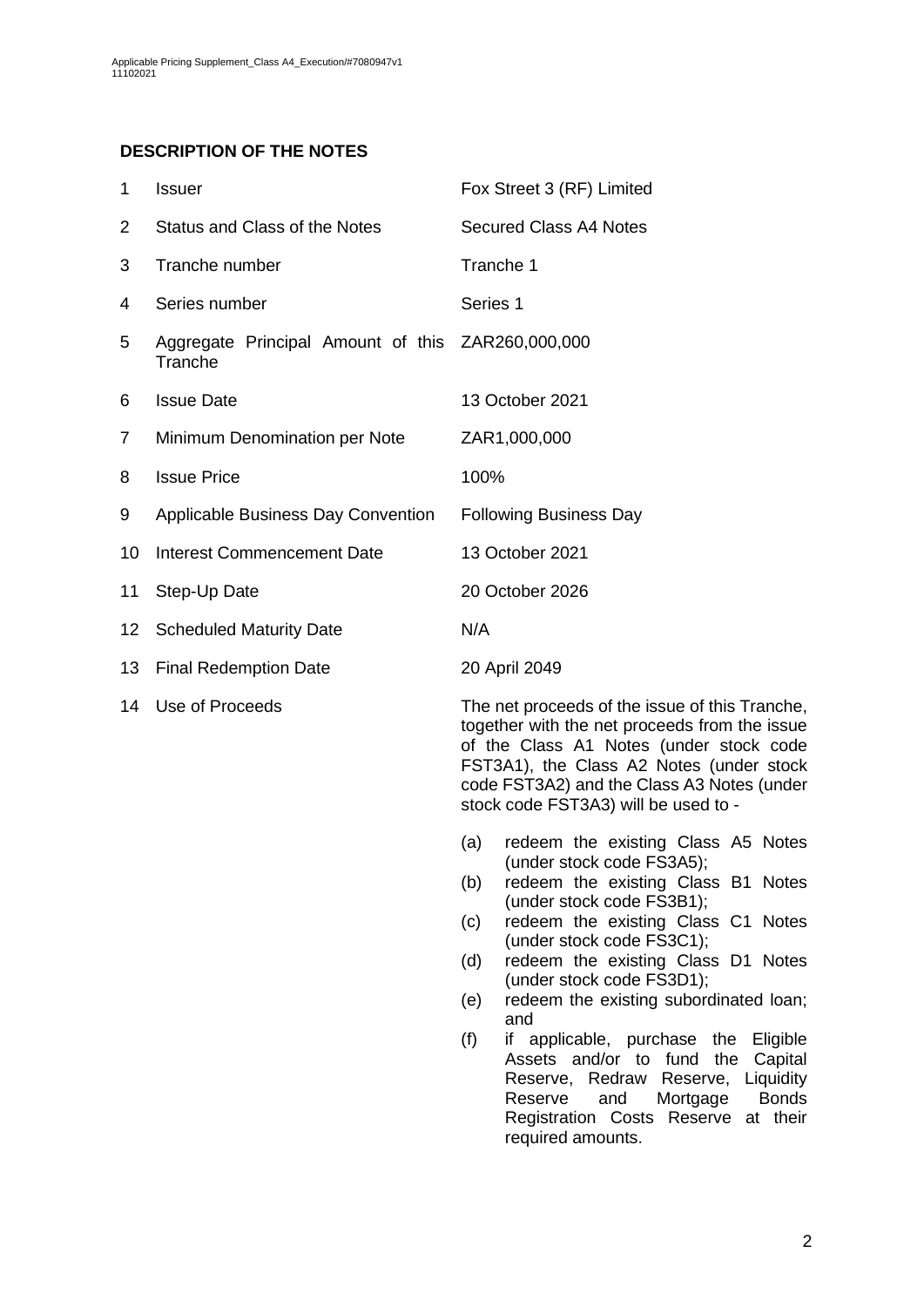| 15 | Acquisition<br>Asset<br>Amount                                                              | Pre-Funding ZAR361,113,029                                               |  |  |
|----|---------------------------------------------------------------------------------------------|--------------------------------------------------------------------------|--|--|
| 16 | <b>Asset Acquisition Pre-Funding Period</b>                                                 | From (and including) 13 October 2021 to (and<br>including) 13 April 2022 |  |  |
| 17 | Redemption<br>Pre-Funding<br><b>Note</b><br>Amount                                          | N/A                                                                      |  |  |
| 18 | Note Redemption Pre-Funding Period                                                          | N/A                                                                      |  |  |
| 19 | <b>Tap Period</b>                                                                           | From (and including) 13 October 2021 to (and<br>including) 13 April 2023 |  |  |
| 20 | <b>Specified Currency</b>                                                                   | Rand                                                                     |  |  |
| 21 | Pre-Payment Note(s)                                                                         | <b>No</b>                                                                |  |  |
| 22 | Subordinated Loan Facility Limit                                                            | ZAR165,000,000                                                           |  |  |
| 23 | Initial<br>Advance<br>under<br>the<br>Subordinated Loan on the Issue Date                   | ZAR151,228,899                                                           |  |  |
| 24 | Any<br>additional/other<br>and<br>Terms<br>Conditions relating to the Notes                 | N/A                                                                      |  |  |
|    | <b>FIXED RATE NOTES</b>                                                                     |                                                                          |  |  |
| 25 | <b>Fixed Interest Rate</b>                                                                  | N/A                                                                      |  |  |
| 26 | Payment Date(s)                                                                             | N/A                                                                      |  |  |
| 27 | Interest Period(s)                                                                          | N/A                                                                      |  |  |
| 28 | Step-Up Rate                                                                                | N/A                                                                      |  |  |
| 29 | Any other items<br>relating to the<br>particular<br>method<br>of<br>calculating<br>interest | N/A                                                                      |  |  |

## **FLOATING RATE NOTES**

| 30 | <b>Interest Payment Dates</b> | 20 <sup>th</sup> day of January, April, July and October of<br>each calendar year or if such day is not a<br>Business Day, the Business Day on which the<br>interest will be paid, as determined in<br>accordance with the applicable Business Day<br>Convention (as specified in item 9 of this<br>Applicable Pricing Supplement). |
|----|-------------------------------|-------------------------------------------------------------------------------------------------------------------------------------------------------------------------------------------------------------------------------------------------------------------------------------------------------------------------------------|
| 31 | Interest Periods              | The period from (and including) 20 October to<br>(but excluding) 20 January, from (and<br>including) 20 January to (but excluding)<br>20 April, from (and including) 20 April to (but                                                                                                                                               |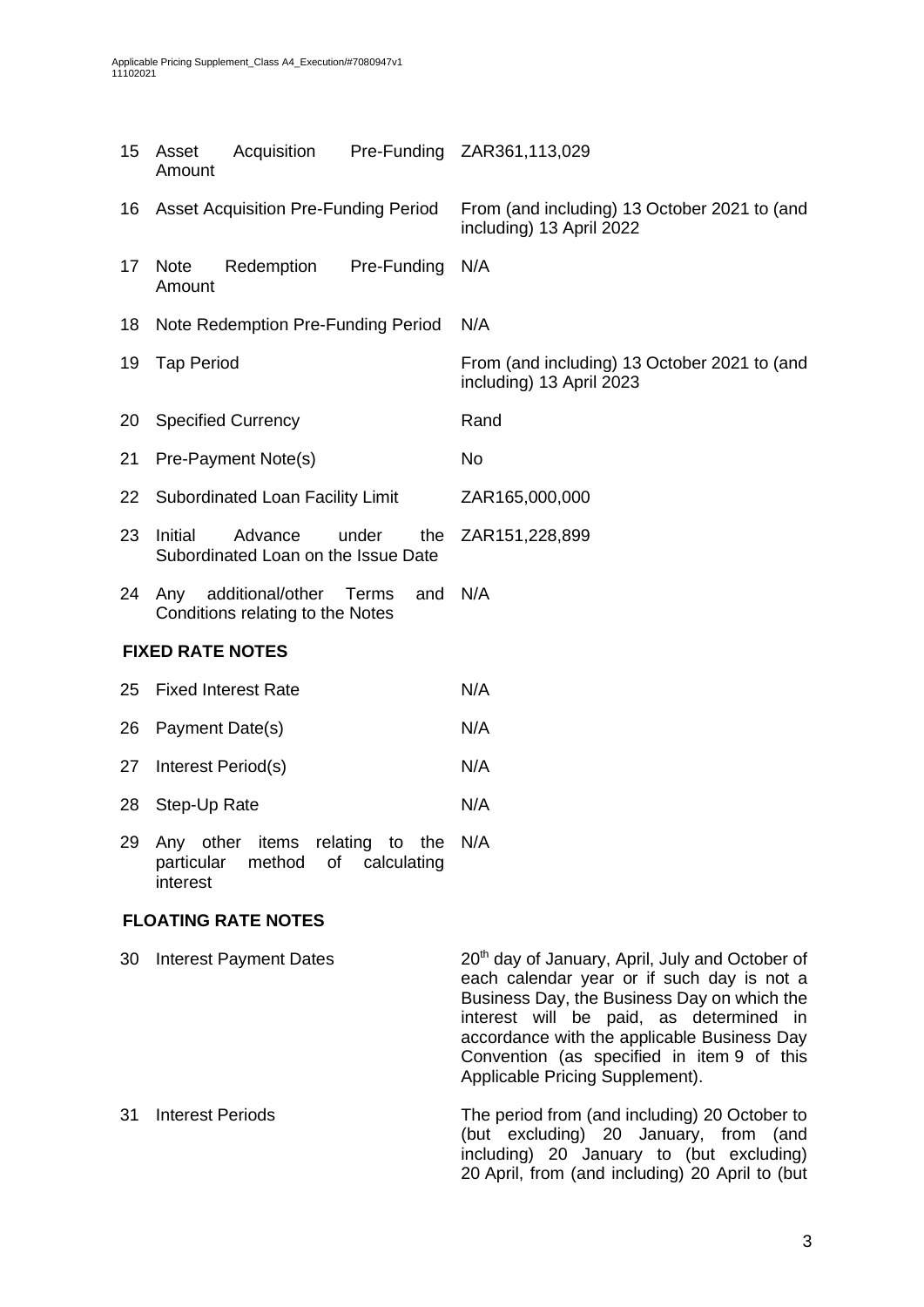|    |                        |                                                                                                                                                                                  | excluding) 20 July and from (and including)<br>20 July to (but excluding) 20 October of each<br>calendar year, provided that the first Interest<br>Period will commence on (and include) the<br>Interest Commencement Date and end on (but<br>exclude) the following Interest Payment Date<br>(each Interest Payment Date as adjusted in<br>accordance with the applicable Business Day<br>Convention) |  |  |  |  |  |
|----|------------------------|----------------------------------------------------------------------------------------------------------------------------------------------------------------------------------|--------------------------------------------------------------------------------------------------------------------------------------------------------------------------------------------------------------------------------------------------------------------------------------------------------------------------------------------------------------------------------------------------------|--|--|--|--|--|
| 32 |                        | Manner in which the Interest Rate is to<br>be determined                                                                                                                         | <b>Screen Rate Determination</b>                                                                                                                                                                                                                                                                                                                                                                       |  |  |  |  |  |
| 33 |                        | Margin/Spread for the Interest Rate                                                                                                                                              | 1.25% per annum to be added to the<br>Reference Rate                                                                                                                                                                                                                                                                                                                                                   |  |  |  |  |  |
| 34 |                        | Margin/Spread for the Step-Up Rate                                                                                                                                               | 1.55% per annum to be added to the<br><b>Reference Rate</b>                                                                                                                                                                                                                                                                                                                                            |  |  |  |  |  |
| 35 |                        | If ISDA Determination                                                                                                                                                            |                                                                                                                                                                                                                                                                                                                                                                                                        |  |  |  |  |  |
|    | (a)                    | <b>Floating Rate Option</b>                                                                                                                                                      | N/A                                                                                                                                                                                                                                                                                                                                                                                                    |  |  |  |  |  |
|    | (b)                    | <b>Designated Maturity</b>                                                                                                                                                       | N/A                                                                                                                                                                                                                                                                                                                                                                                                    |  |  |  |  |  |
|    | (c)                    | Reset Date(s)                                                                                                                                                                    | N/A                                                                                                                                                                                                                                                                                                                                                                                                    |  |  |  |  |  |
| 36 |                        | If Screen Determination                                                                                                                                                          |                                                                                                                                                                                                                                                                                                                                                                                                        |  |  |  |  |  |
|    | (a)                    | Reference Rate (including<br>relevant period by reference to<br>which the Interest Rate is to be<br>calculated)                                                                  | <b>Three Month JIBAR</b>                                                                                                                                                                                                                                                                                                                                                                               |  |  |  |  |  |
|    | (b)                    | <b>Rate Determination Dates</b>                                                                                                                                                  | The first Business Day of each Interest Period                                                                                                                                                                                                                                                                                                                                                         |  |  |  |  |  |
|    | (c)                    | Relevant Screen page and<br>Reference Code                                                                                                                                       | Reuters Screen SAFEY page under caption<br>"Yield"<br>at<br>approximately<br>11h00,<br>as<br>Johannesburg time, on the relevant Rate<br>Determination Date, rounded to the third<br>decimal point                                                                                                                                                                                                      |  |  |  |  |  |
| 37 | for                    | If Interest Rate to be calculated<br>otherwise than by reference to the<br>previous two sub-clauses, insert basis<br>determining<br>Interest<br>Rate/Margin/Fall back provisions | The arithmetic mean of the offered quotation,<br>for the Reference Rate(s) which appears or<br>appear, as the case may be, on the Rate<br>Screen Page as at 12h00, Johannesburg time,<br>on the Rate Determination Date in question,<br>plus the Margin, all as determined by the<br>Calculation Agent.                                                                                                |  |  |  |  |  |
| 38 | particular<br>interest | Any other terms relating to the<br>method<br>Οf<br>calculating                                                                                                                   | N/A                                                                                                                                                                                                                                                                                                                                                                                                    |  |  |  |  |  |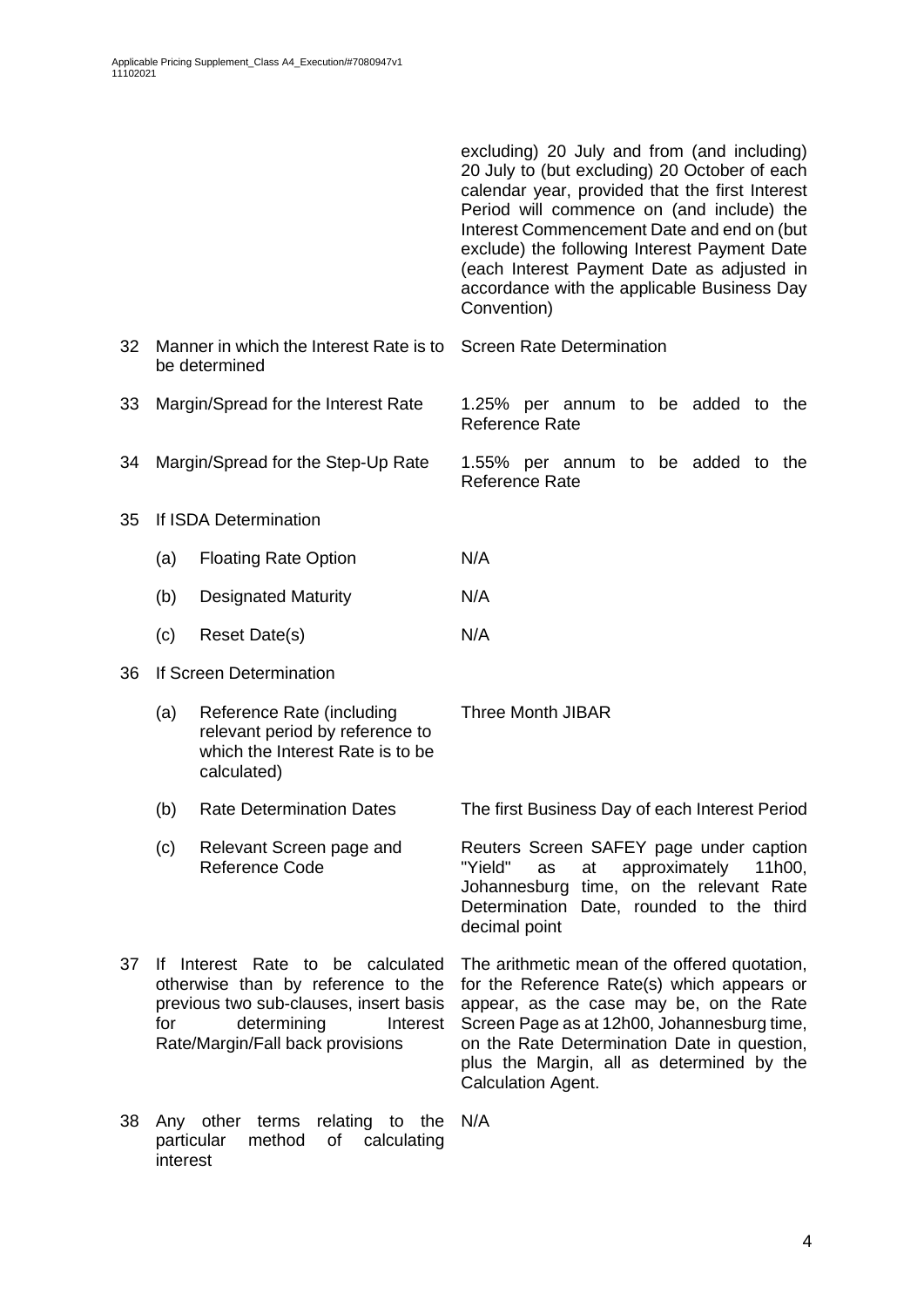## **OTHER NOTES**

| 39 | If the Notes are not Fixed Rate Notes<br>or Floating Rate Notes, or if the Notes<br>are a combination of the above and<br>some other Note, set out the relevant<br>description any additional Terms and<br>Conditions relating to such Notes | N/A                                                                                                                                                                                                                                                                           |
|----|----------------------------------------------------------------------------------------------------------------------------------------------------------------------------------------------------------------------------------------------|-------------------------------------------------------------------------------------------------------------------------------------------------------------------------------------------------------------------------------------------------------------------------------|
|    | <b>GENERAL</b>                                                                                                                                                                                                                               |                                                                                                                                                                                                                                                                               |
| 40 | Description of amortisation of Notes                                                                                                                                                                                                         | Notes are redeemed in accordance with the<br>applicable Priority of Payments                                                                                                                                                                                                  |
| 41 | Additional selling restrictions                                                                                                                                                                                                              | N/A                                                                                                                                                                                                                                                                           |
| 42 | International Securities Identification<br>Number (ISIN)                                                                                                                                                                                     | ZAG000180639                                                                                                                                                                                                                                                                  |
| 43 | <b>Stock Code</b>                                                                                                                                                                                                                            | FST3A4                                                                                                                                                                                                                                                                        |
| 44 | <b>Financial Exchange</b>                                                                                                                                                                                                                    | Interest Rate Market of the JSE                                                                                                                                                                                                                                               |
| 45 | Dealer                                                                                                                                                                                                                                       | Investec                                                                                                                                                                                                                                                                      |
| 46 | Method of distribution                                                                                                                                                                                                                       | <b>Private Placement</b>                                                                                                                                                                                                                                                      |
| 47 | Expected rating to be assigned to this<br>Tranche of Notes (if any)                                                                                                                                                                          | $AAA$ <sub>(ZA)(sf)</sub>                                                                                                                                                                                                                                                     |
| 48 | <b>Rating Agency</b>                                                                                                                                                                                                                         | Global Credit Rating Company Proprietary<br>Limited<br>(registration<br>number<br>1995/005001/07).                                                                                                                                                                            |
| 49 | Auditors                                                                                                                                                                                                                                     | <b>KPMG</b> Inc                                                                                                                                                                                                                                                               |
| 50 | Governing Law                                                                                                                                                                                                                                | South Africa                                                                                                                                                                                                                                                                  |
|    | 51 Last Day to Register                                                                                                                                                                                                                      | By 17h00 on the Business Day immediately<br>preceding the first day of a Book Closed<br>Period                                                                                                                                                                                |
| 52 | <b>Books Closed Period</b>                                                                                                                                                                                                                   | The period from (and including) 15 October to<br>(but excluding) 20 October, from (and<br>including) 15 January to (but excluding)<br>20 January, from (and including) 15 April to<br>(but excluding) 20 April and from (and<br>including) 15 July to (but excluding) 20 July |
| 53 | <b>Calculation Agent</b>                                                                                                                                                                                                                     | Investec                                                                                                                                                                                                                                                                      |
| 54 | Agent                                                                                                                                                                                                                                        | Registered Office of the Calculation 100 Grayston Drive, Sandown, Sandton, 2196                                                                                                                                                                                               |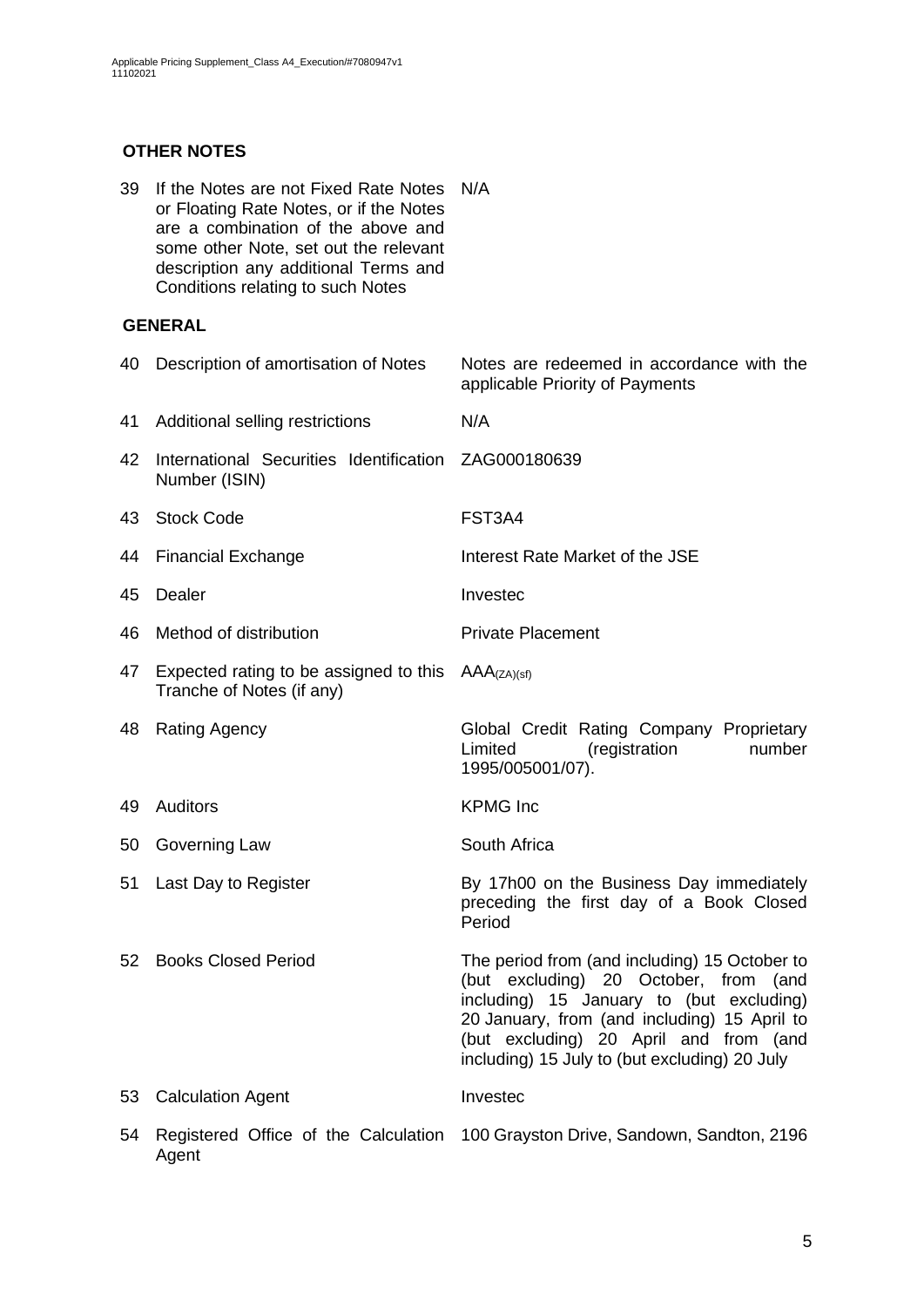| 55 | Paying Agent                                                                                                                                                                                                            | Investec                                                                                                                                                                                                                                    |  |  |
|----|-------------------------------------------------------------------------------------------------------------------------------------------------------------------------------------------------------------------------|---------------------------------------------------------------------------------------------------------------------------------------------------------------------------------------------------------------------------------------------|--|--|
| 56 | Registered Office of the Paying Agent                                                                                                                                                                                   | 100 Grayston Drive, Sandown, Sandton, 2196                                                                                                                                                                                                  |  |  |
| 57 | <b>Transfer Agent</b>                                                                                                                                                                                                   | Investec                                                                                                                                                                                                                                    |  |  |
| 58 | Registered Office of the Transfer<br>Agent                                                                                                                                                                              | 100 Grayston Drive, Sandown, Sandton, 2196                                                                                                                                                                                                  |  |  |
| 59 | <b>Redraw Facility Provider</b>                                                                                                                                                                                         | N/A                                                                                                                                                                                                                                         |  |  |
| 60 | <b>Redraw Facility Limit</b>                                                                                                                                                                                            | N/A                                                                                                                                                                                                                                         |  |  |
| 61 | <b>Warehouse Facility Provider</b>                                                                                                                                                                                      | Investec                                                                                                                                                                                                                                    |  |  |
| 62 | <b>Account Bank</b>                                                                                                                                                                                                     | Investec                                                                                                                                                                                                                                    |  |  |
| 63 | <b>Derivative Counterparty</b>                                                                                                                                                                                          | Investec                                                                                                                                                                                                                                    |  |  |
| 64 | Safe Custody and Settlement Agent                                                                                                                                                                                       | <b>Nedbank Limited</b>                                                                                                                                                                                                                      |  |  |
| 65 | Registered Office of the Safe Custody<br>and Settlement Agent                                                                                                                                                           | 16 Constantia Boulevard, Constantia Kloof,<br>Roodepoort, 1709                                                                                                                                                                              |  |  |
| 66 | <b>Approved Sellers</b>                                                                                                                                                                                                 | Fox Street 1 and Fox Street 2                                                                                                                                                                                                               |  |  |
| 67 | Programme Limit                                                                                                                                                                                                         | ZAR3,000,000,000                                                                                                                                                                                                                            |  |  |
| 68 | Initial Aggregate Home Loan Portfolio<br><b>Credit Limit</b>                                                                                                                                                            | ZAR1,568,809,876.21,<br>measured<br>the<br>as<br>aggregate of the current credit limits relating to<br>all of the Home Loans in the Home Loan<br>Portfolio purchased by the Issuer (as recorded<br>in the Servicer's administration system) |  |  |
| 69 | <b>Final Loan Maturity Date</b>                                                                                                                                                                                         | 31 October 2046                                                                                                                                                                                                                             |  |  |
| 70 | Aggregate Outstanding Principal ZAR950,000,000<br>Amount of Notes in issue on the Issue<br>Date of this Tranche, excluding any<br>Tranche of Notes to be redeemed or<br>refinanced on the Issue Date of this<br>Tranche |                                                                                                                                                                                                                                             |  |  |
| 71 | Aggregate Principal Amount of the ZAR690,000,000<br>Class A1 Notes, Class A2 Notes and<br>A3 Notes<br>Class<br>to<br>be<br>issued<br>simultaneously with this Tranche                                                   |                                                                                                                                                                                                                                             |  |  |
| 72 | Portfolio Covenants that must be<br>complied with after each acquisition of<br>Additional<br>Home<br>Loans or<br><b>Replacement Assets -</b>                                                                            |                                                                                                                                                                                                                                             |  |  |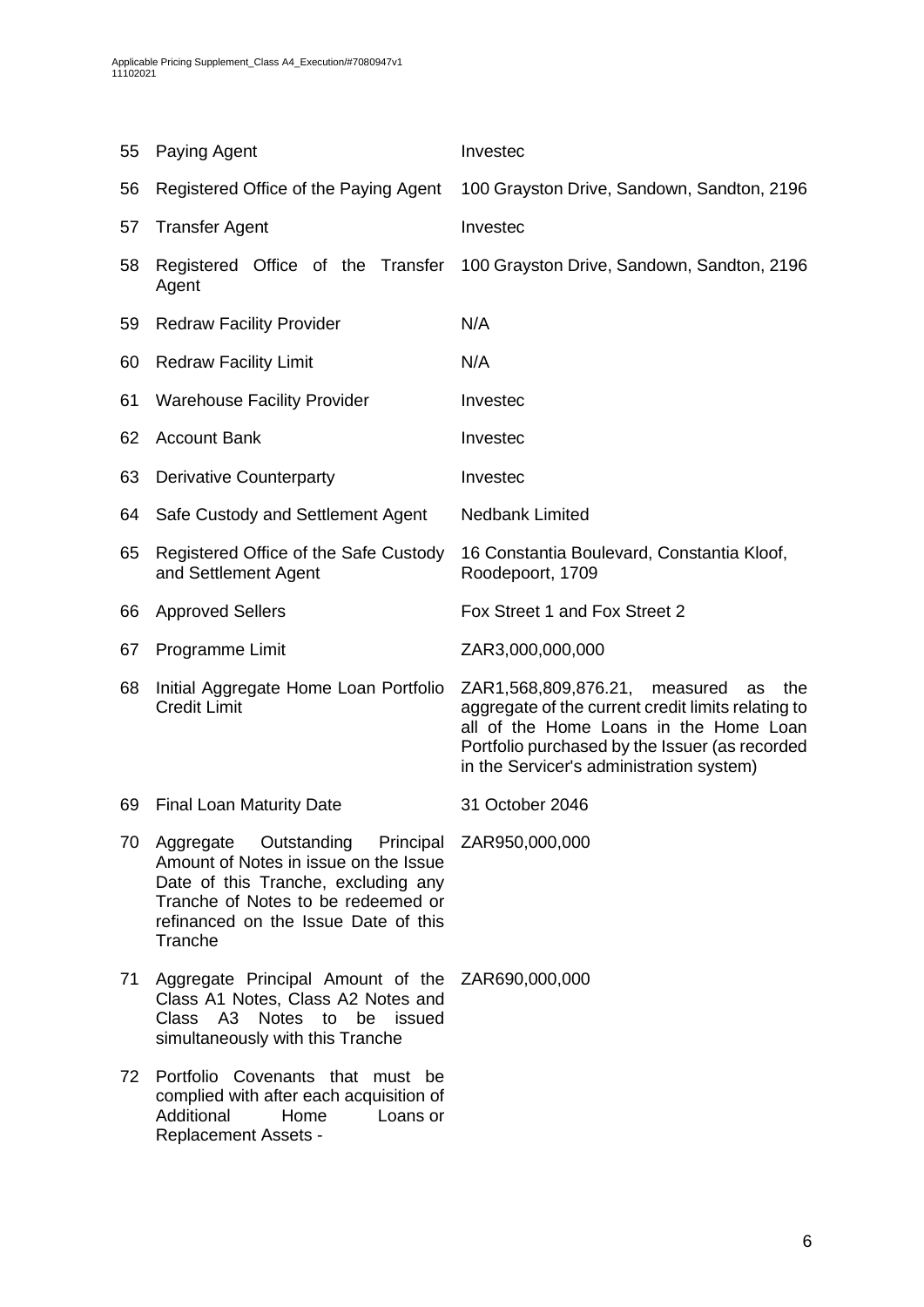- (a) Required Non-Owner Occupied Ratio 27.38% (b) Required Self-Employed Ratio 15.84% (c) Required Weighted Average Original LTV Ratio 77.51% (d) Required Weighted Average Debt to Income Ratio 16.06% (e) Required Weighted Average Discount to Prime Rate Ratio Minus 1.20% (deducted from the Prime Rate) (f) Required Weighted Average Seasoning Ratio 8.26 years 73 Eligibility Criteria Except for in respect of Existing Participating Assets, the following eligibility criteria shall apply in respect of each Home Loan Agreement in addition to the eligibility criteria set out in the section of the Programme Memorandum entitled "*The Sale Agreement*" and the Sale Agreement – (a) Minimum Principal Balance of the Home Loans as at the date of sale ZAR250,000 (b) Maximum Principal Balance of the Home Loans as at the date of sale ZAR6,000,000 (c) Maximum term of the Home Loan 300 months (d) Current LTV Ratio 102.00% (e) Original LTV Ratio 102.00%
	- (f) Debt-to-Income ratio 50.00%
- 74 Rights of the Issuer to amend the N/A Eligibility Criteria
- 75 Material Change Statement There has been no material change in the financial or trading position of the Issuer since its last financial year end being 31 March 2021 for which audited annual financial statements have been published. This statement has not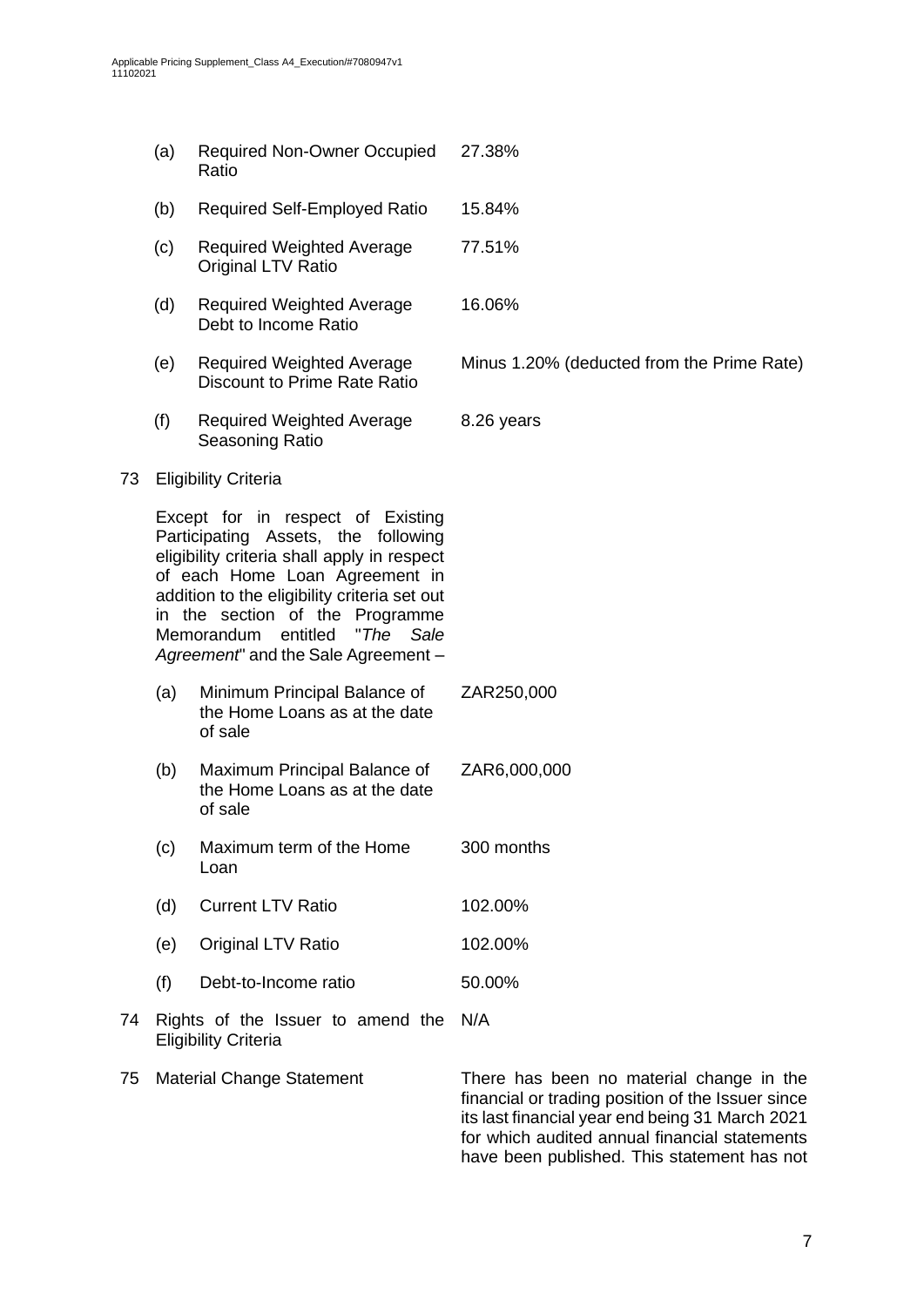been confirmed nor verified by KPMG, the auditors of the Issuer.

76 Compliance Statement The Issuer is in compliance with the provisions of the Companies Act and is acting in conformity with its memorandum of incorporation

77 Legal and Arbitration Proceedings The Issuer is not aware of any legal or arbitration proceedings, including proceedings that are pending or threatened that may have or have had, in the previous 12 months, a material effect on the Issuer's financial position

### 78 Additional Information

- (a) Capital Reserve Required Amount percentage N/A
- (b) Redraw Reserve Required Amount percentage 2.00%
- (c) Principal Deficiency Percentage 50.00%
- (d) Originator Call Option Date 20 October 2026

### 79 Stop-Purchase Events

The occurrence of the following -

- (a) a Servicer Event of Default occurs; or
- (b) an Issuer Trigger Event occurs; or
- (c) on the most recent Determination Date, a Principal Deficiency is recorded to the Principal Deficiency Ledger relating to the relevant Class of Notes; or
- (d) the Issuer has insufficient funds available (i) to pay the Purchase Price for Additional Home Loans; or (ii) to fund Redraws, Re-Advances or Further Advances, as the case may be.
- 80 Investor Report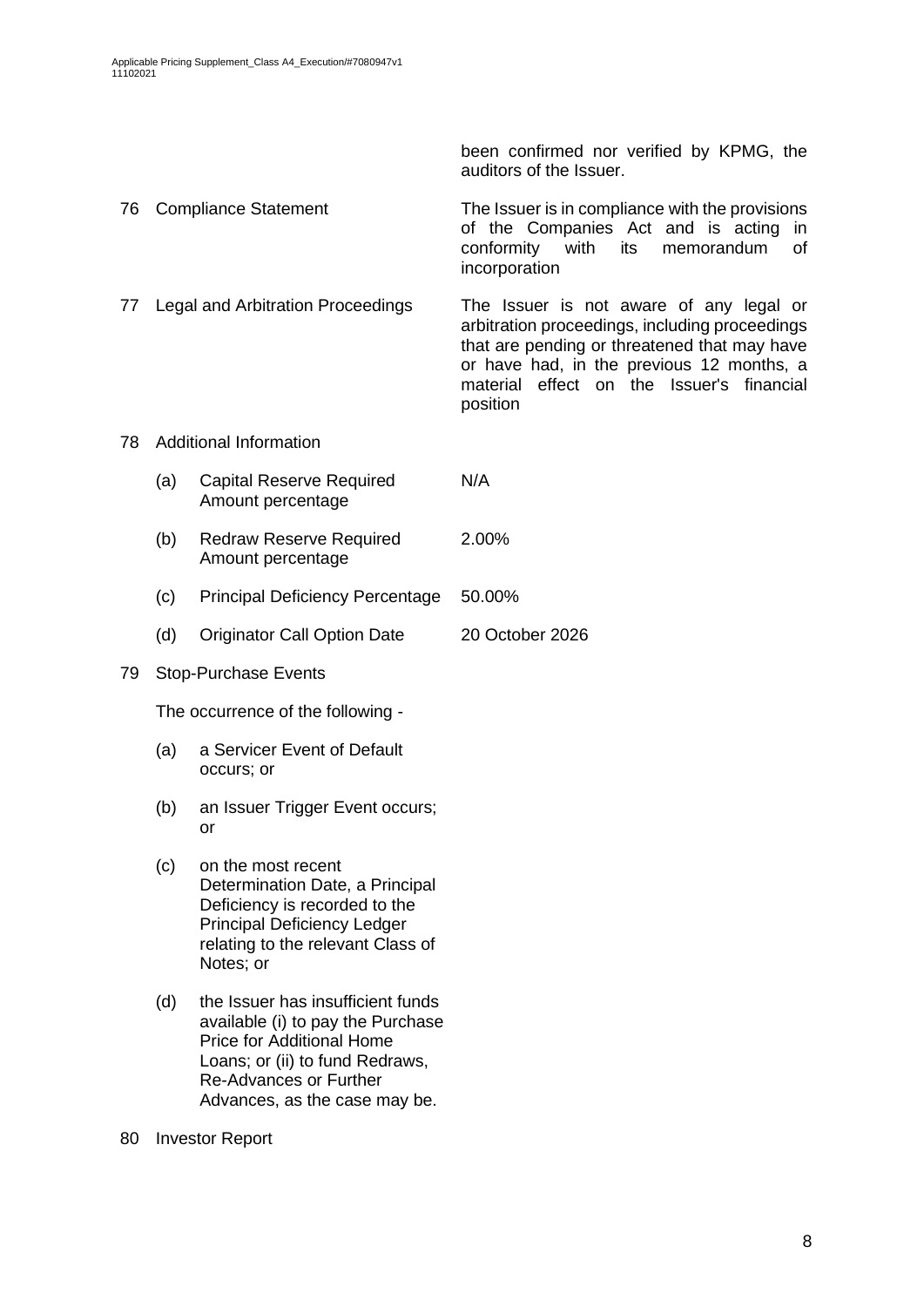As long as the Notes are listed on the Interest Rate Market of the JSE, the Administrator will prepare a quarterly transaction performance report which report, when it becomes available, will be available to view on the Originator's website -https://www.investec.com/en \_za/investec-forcorporates/advice/debt-capitalmarkets/fox-street-3-rf-limited.html

### **ADDITIONAL DISCLOSURE IN RESPECT OF SECURITISATIONS**

- 81 Description of Participating Assets
	- (a) legal jurisdiction(s) where the Participating Assets are located
	- (b) title/recourse to the Participating Assets

(c) number and value of the Participating Assets in the pool

- (d) seasoning of the Participating Assets
- 
- (f) rights of the Issuer and/or the Seller and/or the Originator to substitute Participating Assets
- (g) treatment of early amortisation of the Participating Assets
- (h) general characteristics and description of the underlying assets

(i) Cut-Off Date 31 July 2021

See the section of the Programme Memorandum entitled "*The Sale Agreement*" under sub-section 2 "*Eligibility Criteria*" clause 2.1.1 and 2.1.21

See the section of the Programme Memorandum entitled "*The Sale Agreement*" under sub-section 1 "*Sale Agreement*"

To be included in the Investor Report

To be included in the Investor Report

(e) level of collateralisation To be included in the Investor Report

See the section of the Programme Memorandum entitled "*The Sale Agreement*" under sub-section 5 "*Replacement of Participating Assets*"

Prepayments received in respect of the Participating Assets will form part of Principal Available Funds and will be applied in accordance with the applicable Priority of **Payments** 

To be included in the Investor Report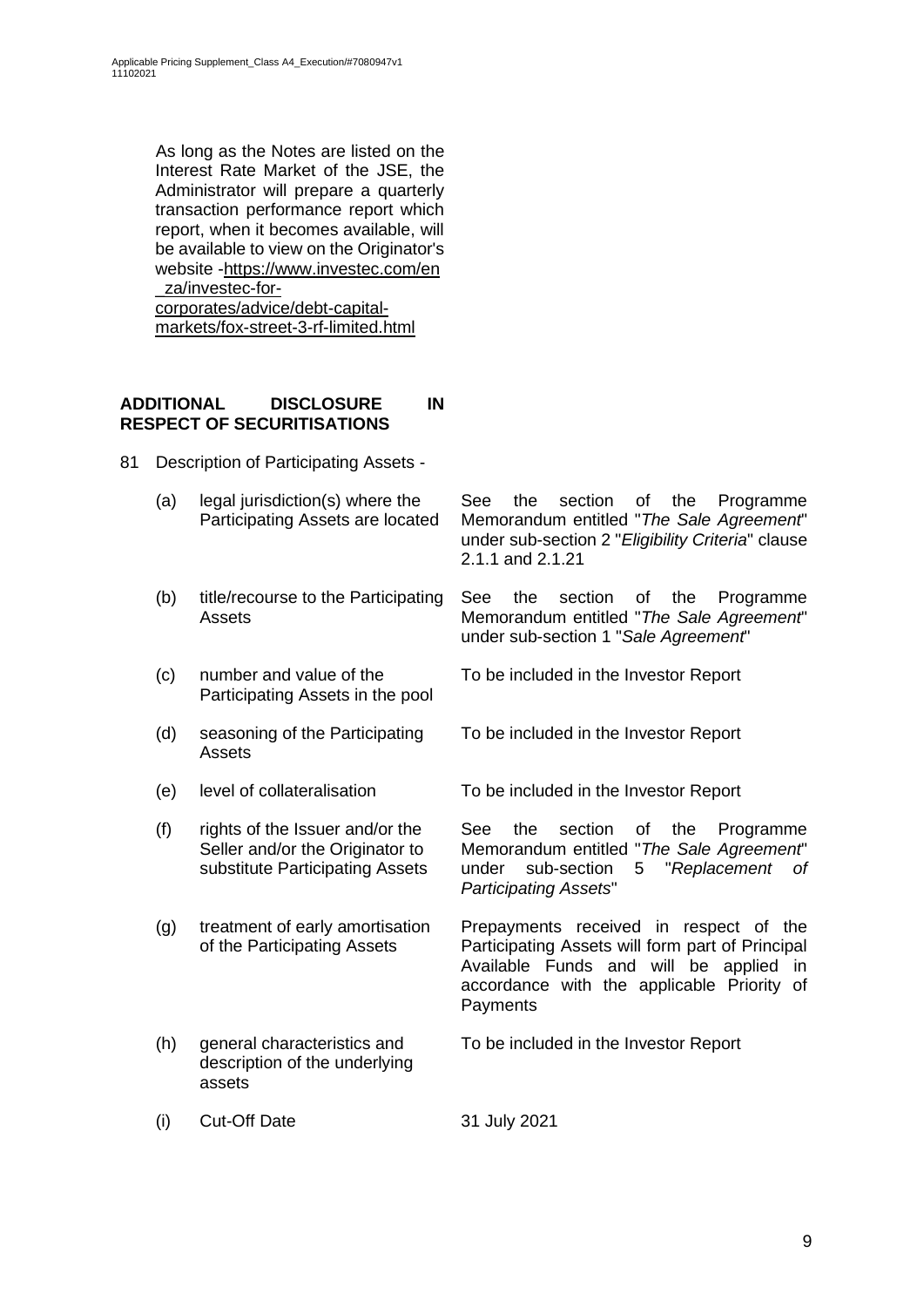- 82 Description and details of the structure of the Programme -
	- (a) sale or transfer of the Participating Assets or assignment of any rights in the Participating Assets to the Issuer and the right of recourse to the Originator or Seller of the Participating Assets See the section of the Programme Memorandum entitled "*The Sale Agreement*"
	- (b) description of the structure and a flow diagram of the structure See the section of the Programme Memorandum entitled "*Programme Overview*" and the section entitled "*Summary of the Programme*"
	- (c) flow of funds
		- (i) frequency of collection of payments in respect of Participating Assets To be included in the Investor Report
		- (ii) fees and amounts payable by the Issuer; All fees and amounts payable are described in the applicable Priority of Payments. See the section in the Programme Memorandum entitled "*Priority of Payments*"
		- (iii) Priority of Payments made by the Issuer See the section in the Programme Memorandum entitled "*Priority of Payments*"

Not applicable

- (iv) any other arrangements upon which payments of interest and principal to Noteholders are dependent
- (v) potential material liquidity shortfalls and plans to cover shortfalls The Issuer benefits from the Liquidity Reserve and Redraw Reserve. See the section in the Programme Memorandum entitled "*Structural Features*" under sub-sections 3.2 "*Liquidity Reserve*" and 3.4 "*Redraw Reserve*"
- (d) accumulation of surpluses in the Issuer and investment criteria for the investment of any liquidity surpluses See section of the Programme Memorandum entitled "*Structural Features*" under subsection 1 "*Cash Management*"

Nil at the Issue Date

- (e) interest held in the Class A4 Notes by the Originator
- (f) name, address, description, and significant business activities of the -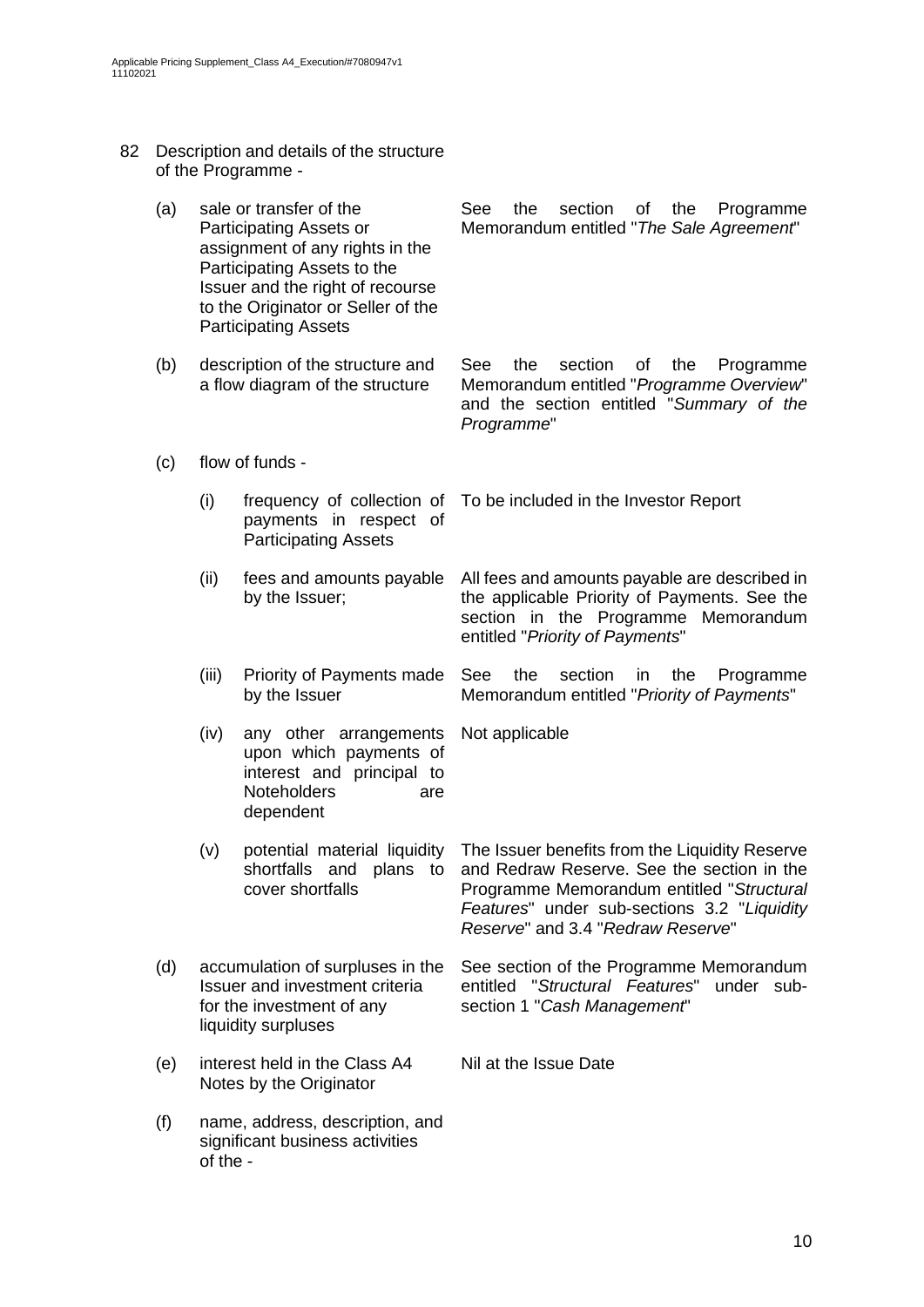- (i) Originator See the section in the Programme Memorandum entitled "*The Originator and the Servicer*" and the section entitled "*Corporate Information*"
- (ii) Sellers See the section in the Programme Memorandum entitled "*The Sale Agreement*" and the section entitled "*Summary of the Programme*"
- (iii) Servicer and summary of Servicer's responsibilities and appointment and removal of Servicer See the section in the Programme Memorandum entitled "*The Originator and the Servicer*" and the section entitled "*Corporate Information*"

REPORT OF THE INDEPENDENT AUDITORS - SEE APPENDIX "A"

POOL DATA – SEE APPENDIX "B"

Application is hereby made to list this Tranche of the Notes pursuant to the Fox Street 3 (RF) Limited Residential Mortgage Backed Securities Programme.

 $\sqrt{2}$ 

## **FOX STREET 3 (RF) LIMITED** (Issuer)

| By:   | Marles                    | By:   |                           |  |  |
|-------|---------------------------|-------|---------------------------|--|--|
|       | Director, duly authorised |       | Director, duly authorised |  |  |
| Name: | David Peter Towers        | Name: | Kurt Wade van Staden      |  |  |
| Date: | 11 October 2021           | Date: | 11 October 2021           |  |  |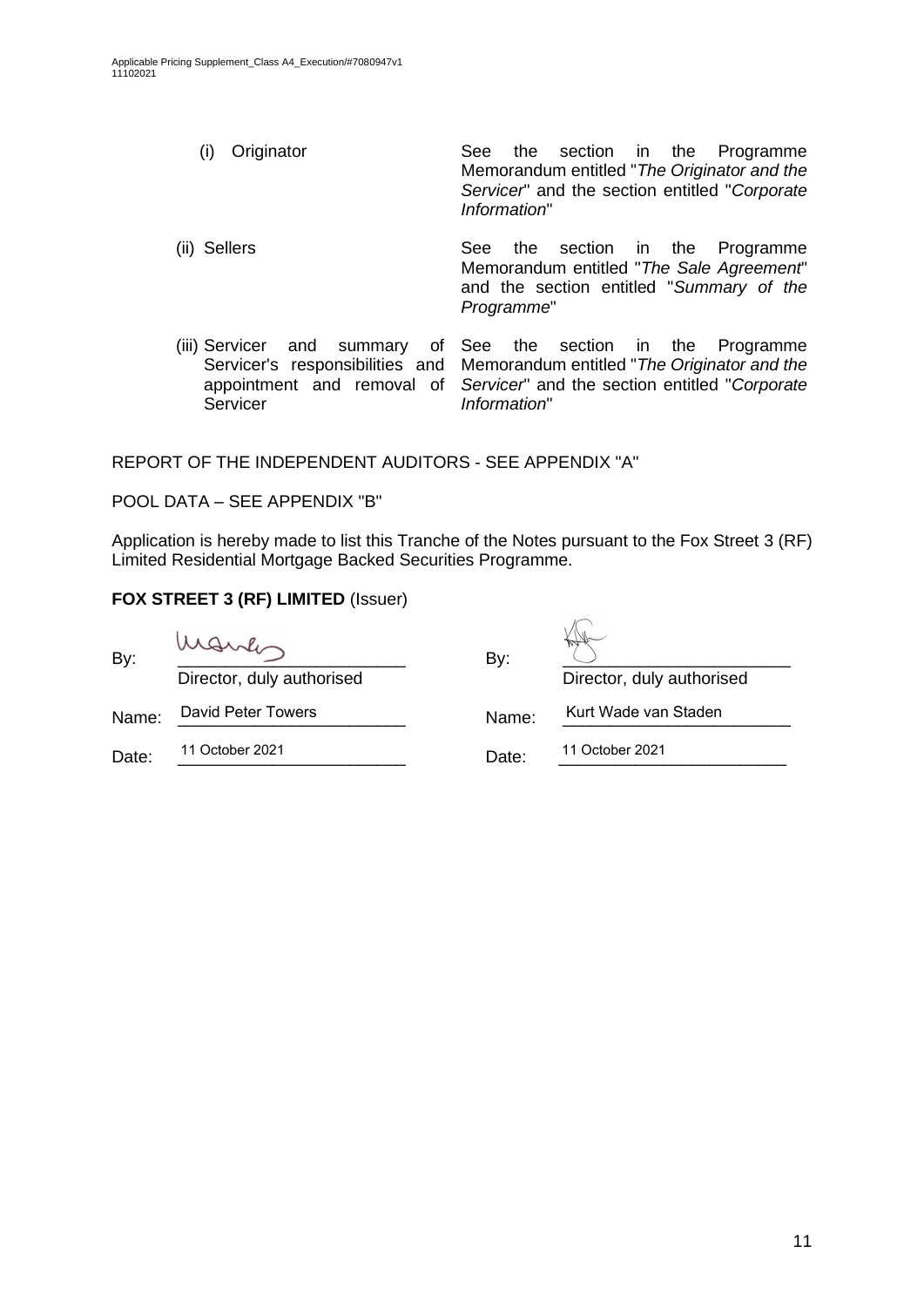**APPENDIX "A"**

# **REPORT OF THE INDEPENDENT AUDITOR OF THE ISSUER**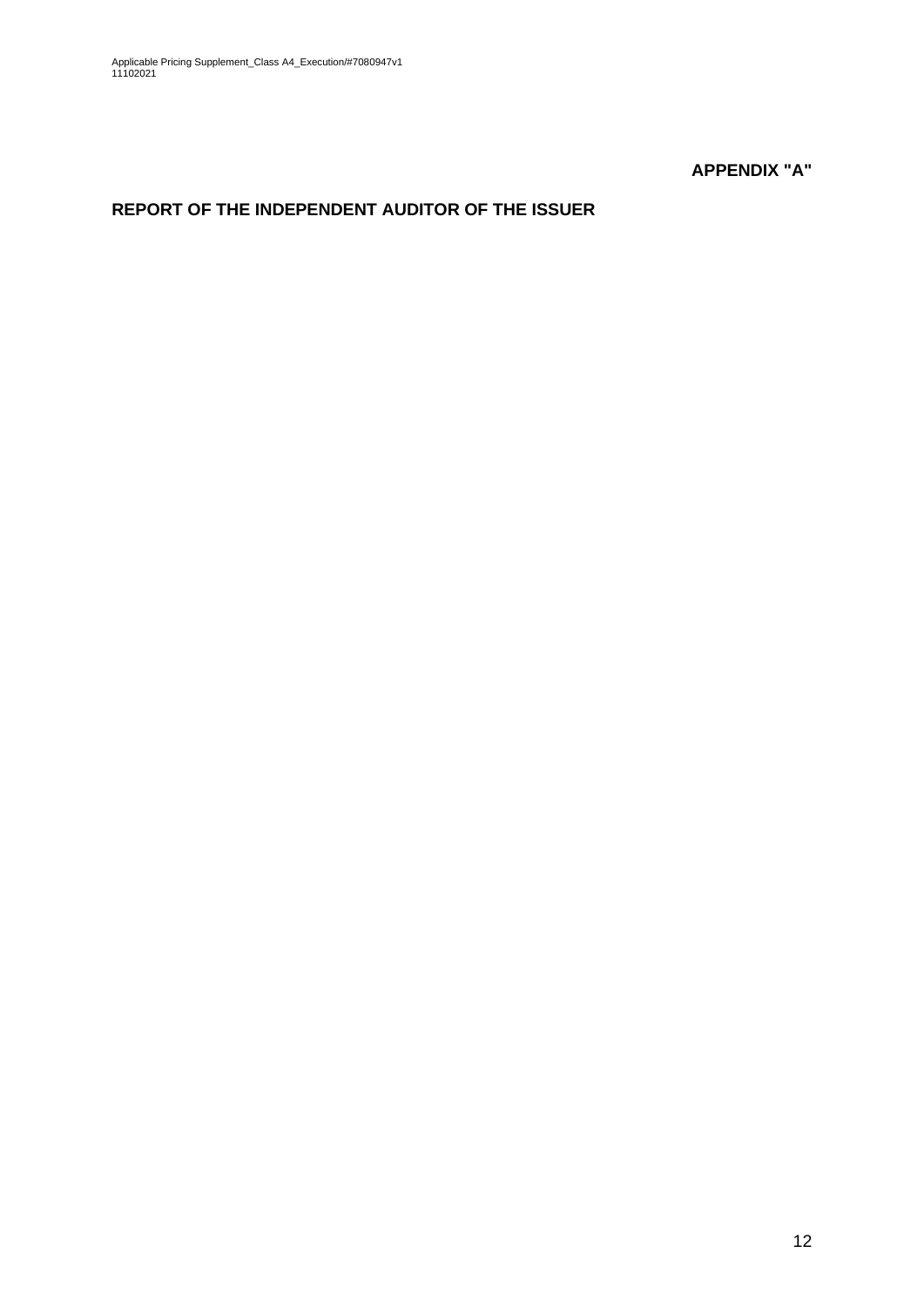## **APPENDIX "B"**

## **POOL DATA**

#### **Programme Information**

| Transaction type:                   | Traditional cashflow securitisation                             |  |  |  |  |
|-------------------------------------|-----------------------------------------------------------------|--|--|--|--|
| Single issue or Programme:          | Programme                                                       |  |  |  |  |
| Revolving or static securitisation: | <b>Static</b>                                                   |  |  |  |  |
| Inception date:                     | 5 October 2021                                                  |  |  |  |  |
| Originator:                         | Investec Bank Limited                                           |  |  |  |  |
| Servicer:                           | Investec Bank Limited                                           |  |  |  |  |
| Administrator:                      | Investec Bank Limited                                           |  |  |  |  |
| Back-up or Standby Servicer:        | Only applicable if Servicer related trigger is breached         |  |  |  |  |
| Maximum Programme Size:             | ZAR3,000,000,000                                                |  |  |  |  |
| <b>Reporting Period:</b>            | Quarterly                                                       |  |  |  |  |
| Rating Agency:                      | Limited<br>Credit<br>Rating<br>Proprietary<br>Global<br>Company |  |  |  |  |
|                                     | (registration number 1995/005001/07)                            |  |  |  |  |
| Credit rating of Programme:         | Not applicable. Only the Notes will be rated                    |  |  |  |  |
| Contact person:                     | Investec: Head of DCM Ops                                       |  |  |  |  |
|                                     | Email: DCMOps@investec.co.za                                    |  |  |  |  |

## **Asset Data (as at 31 July 2021)**

| Type of underlying assets:         | Residential loans originated by the Originator |
|------------------------------------|------------------------------------------------|
| Initial number of assets:          | 1036                                           |
| Initial value of assets:           | ZAR1,062,434,540.61                            |
| Number of assets outstanding:      | 1036                                           |
| Total value of assets outstanding: | ZAR1,062,434,540.61                            |
| WA time to maturity:               | $12.12$ years                                  |
| Average time to maturity:          | $10.30$ years                                  |
| Maximum maturity:                  | 24.75 years                                    |
| Weighted average interest rate:    | Prime Rate minus 1.20%                         |
| Largest asset value:               | ZAR5,766,733.88                                |
| Average asset value:               | ZAR1,025,515.97                                |
| WA committed loan to value:        | 63.65%                                         |
| WA current loan to value:          | 55.76%                                         |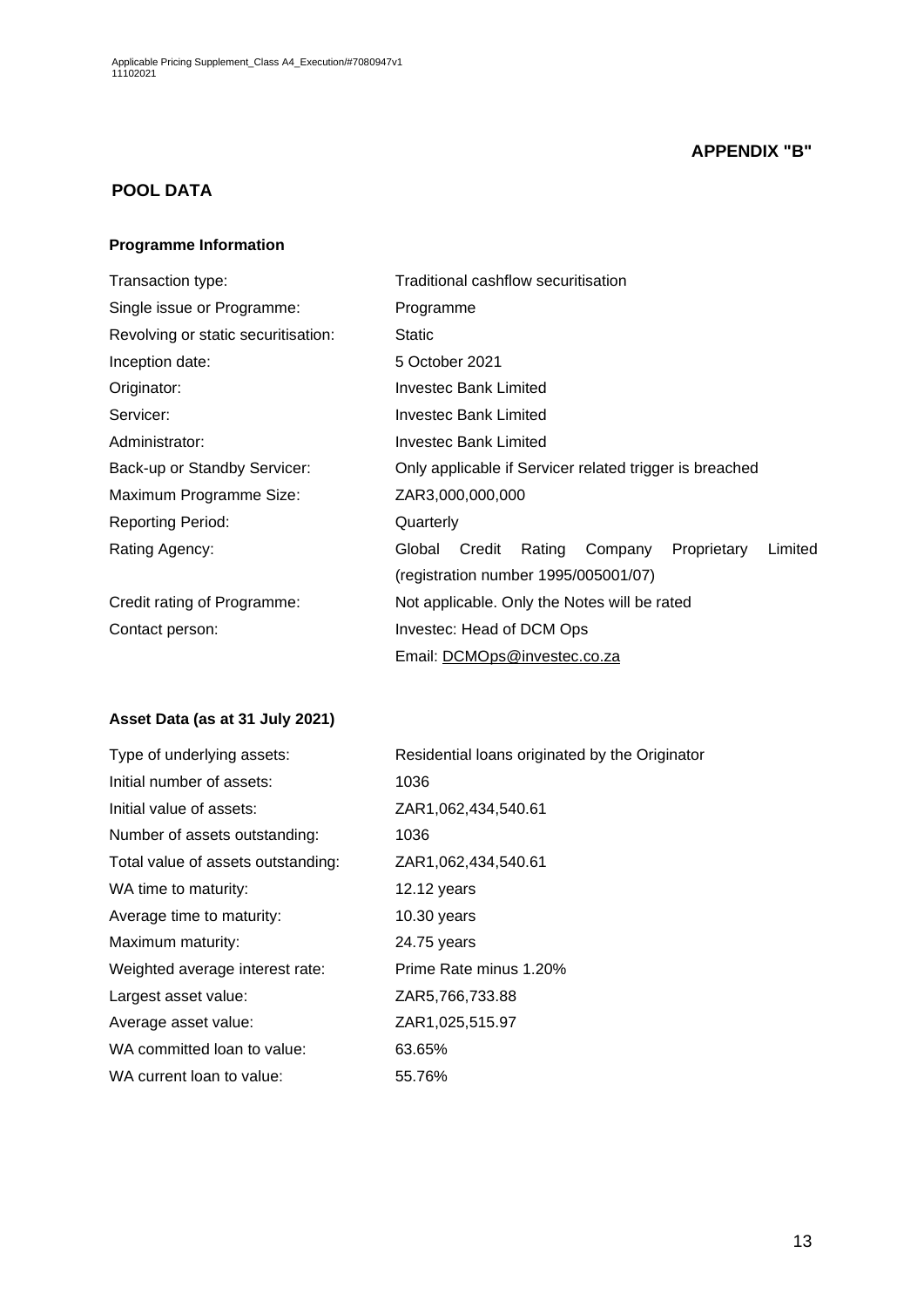# **Assets Stratification Table (as at 31 July 2021)**

| > =       | ⋖         | <b>Aggregate Amount</b> | <b>Portfolio</b>        | Loans        | <b>Portfolio</b>        |
|-----------|-----------|-------------------------|-------------------------|--------------|-------------------------|
| ZAR       | ZAR       | ZAR                     | $\mathbf{0}/\mathbf{0}$ | <b>Count</b> | $\mathbf{0}/\mathbf{0}$ |
| < 0       |           | 466,570                 | $-0.04%$                | 8            | 0.77%                   |
| 0         | 500,000   | 64,922,538              | 6.11%                   | 360          | 34.75%                  |
| 500,000   | 1,000,000 | 179,425,591             | 16.89%                  | 242          | 23.36%                  |
| 1,000,000 | 1,500,000 | 204,192,845             | 19.22%                  | 166          | 16.02%                  |
| 1,500,000 | 2,000,000 | 198,268,029             | 18.66%                  | 115          | 11.10%                  |
| 2,000,000 | 2,500,000 | 144,410,077             | 13.59%                  | 65           | 6.27%                   |
| 2,500,000 | 3,000,000 | 95,698,174              | 9.01%                   | 35           | 3.38%                   |
| 3,000,000 | 3,500,000 | 54,510,432              | 5.13%                   | 17           | 1.64%                   |
| 3,500,000 | 4,000,000 | 29,141,454              | 2.74%                   | 8            | 0.77%                   |
| 4,000,000 | 5,000,000 | 65,854,795              | 6.20%                   | 15           | 1.45%                   |
| 5,000,000 | 6,000,000 | 26,477,175              | 2.49%                   | 5            | 0.48%                   |
|           |           | 1,062,434,541           | 100.00%                 | 1036         | 100.00%                 |

#### **Current Principal Balance**

#### **Current Loan-to-Value**

| > =           | ⋖             | <b>Aggregate Amount</b> | <b>Portfolio</b> | <b>Loans</b> | <b>Portfolio</b>        |
|---------------|---------------|-------------------------|------------------|--------------|-------------------------|
| $\frac{0}{0}$ | $\frac{0}{0}$ | ZAR                     | $\frac{0}{0}$    | <b>Count</b> | $\mathbf{0}/\mathbf{0}$ |
| 0%            | 10%           | 14,330,626              | 1.35%            | 215          | 20.75%                  |
| 10%           | 20%           | 46,776,031              | 4.40%            | 91           | 8.78%                   |
| 20%           | <b>30%</b>    | 69,619,924              | 6.55%            | 100          | 9.65%                   |
| 30%           | 40%           | 116,681,370             | 10.98%           | 118          | 11.39%                  |
| 40%           | 50%           | 164,082,196             | 15.44%           | 124          | 11.97%                  |
| 50%           | 60%           | 150,800,606             | 14.19%           | 102          | 9.85%                   |
| 60%           | 70%           | 211,800,669             | 19.94%           | 127          | 12.26%                  |
| 70%           | 80%           | 159,586,358             | 15.02%           | 95           | 9.17%                   |
| 80%           | 90%           | 91,677,854              | 8.63%            | 47           | 4.54%                   |
| 90%           | 100%          | 33,945,636              | 3.20%            | 16           | 1.54%                   |
| 100%          | 102%          | 3,133,272               | 0.29%            |              | 0.10%                   |
| 102%          |               |                         | 0.00%            | 0            | 0.00%                   |
|               |               | 1,062,434,541           | 100.00%          | 1036         | 100.00%                 |

#### **Owner Occupancy Status**

| <b>Occupancy Status</b> | <b>Aggregate Amount</b> | <b>Portfolio</b> | Loans        | <b>Portfolio</b> |
|-------------------------|-------------------------|------------------|--------------|------------------|
|                         | ZAR                     | $\frac{0}{0}$    | <b>Count</b> | $\frac{0}{0}$    |
| <b>Owner Occupied</b>   | 771,517,539             | 72.62%           | 657          | 63.42%           |
| Non-Owner Occupied      | 290.917.002             | $27.38\%$        | 379          | 36.58%           |
|                         | 1,062,434,541           | 100.00%          | 1036         | 100.00%          |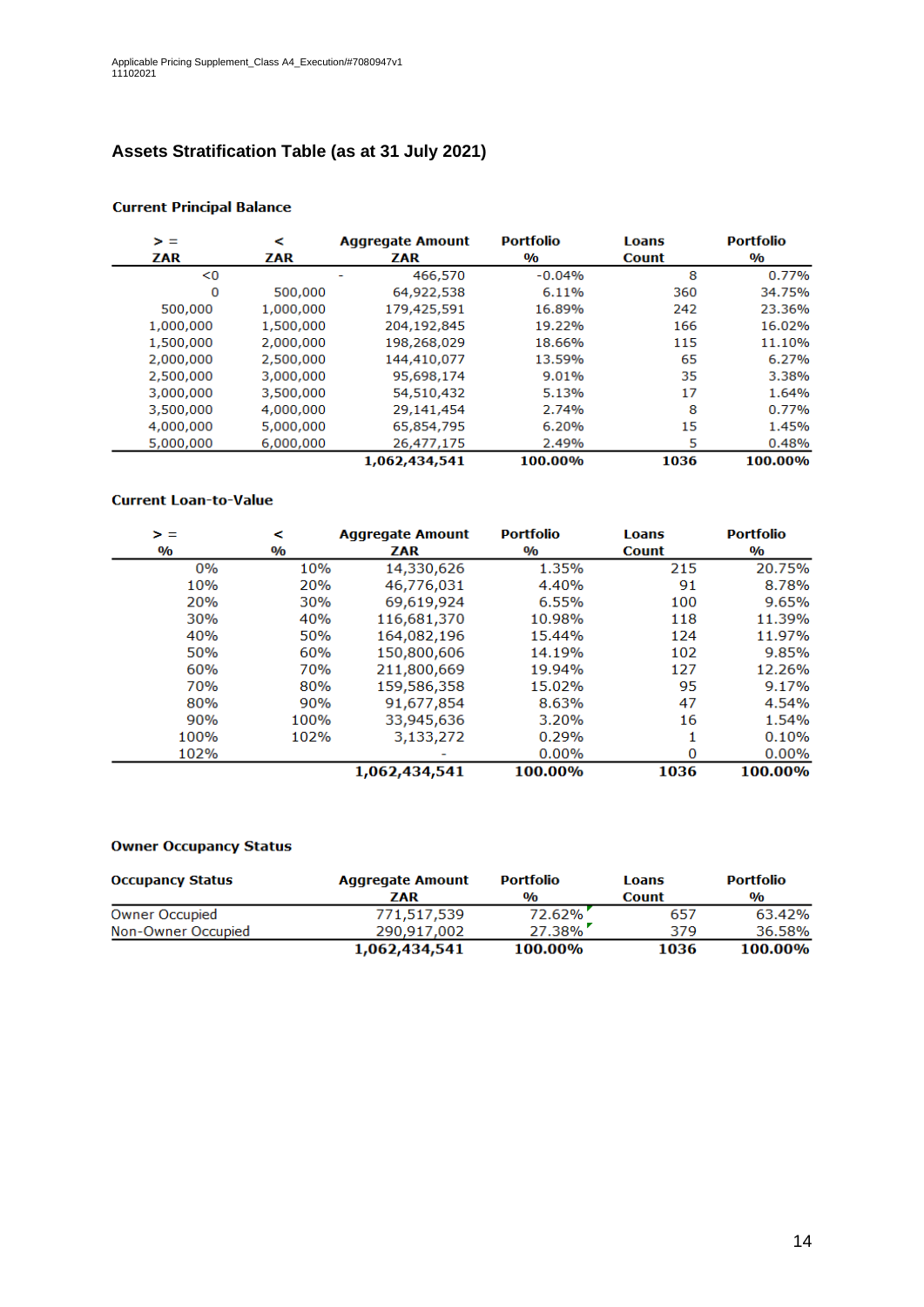| > =           | <             | <b>Aggregate Amount</b> | <b>Portfolio</b> | <b>Loans</b> | <b>Portfolio</b> |
|---------------|---------------|-------------------------|------------------|--------------|------------------|
| $\frac{0}{0}$ | $\frac{0}{0}$ | ZAR                     | $\frac{0}{0}$    | <b>Count</b> | $\frac{0}{0}$    |
| 0%            | 10%           | 6,512,690               | 0.61%            | 10           | 0.97%            |
| 10%           | 20%           | 14,064,505              | 1.32%            | 13           | 1.25%            |
| 20%           | 30%           | 11,531,271              | 1.09%            | 11           | 1.06%            |
| 30%           | 40%           | 20,661,209              | 1.94%            | 30           | 2.90%            |
| 40%           | 50%           | 52,835,305              | 4.97%            | 53           | 5.12%            |
| 50%           | 60%           | 83,414,466              | 7.85%            | 76           | 7.34%            |
| 60%           | 70%           | 131,626,710             | 12.39%           | 114          | 11.00%           |
| 70%           | 80%           | 176,330,115             | 16.60%           | 146          | 14.09%           |
| 80%           | 90%           | 207,477,322             | 19.53%           | 198          | 19.11%           |
| 90%           | 100%          | 155,046,223             | 14.59%           | 159          | 15.35%           |
| 100%          | 102%          | 200,753,466             | 18.90%           | 225          | 21.72%           |
| 102%          |               | 2,181,259               | 0.21%            |              | 0.10%            |
|               |               | 1,062,434,541           | 100.00%          | 1036         | 100.00%          |

### **Original Loan-to-Value**

### **Loan Seasoning (in Months)**

| > =<br><b>Months</b> | ≺<br><b>Months</b> | <b>Aggregate Amount</b><br>ZAR | <b>Portfolio</b><br>$\mathbf{0}/\mathbf{0}$ | <b>Loans</b><br><b>Count</b> | <b>Portfolio</b><br>$\mathbf{O}/\mathbf{O}$ |
|----------------------|--------------------|--------------------------------|---------------------------------------------|------------------------------|---------------------------------------------|
| 0                    | 24                 | 8,460,939                      | 0.80%                                       | 3                            | 0.29%                                       |
| 24                   | 36                 | 8,243,063                      | 0.78%                                       | 3                            | 0.29%                                       |
| 36                   | 48                 | 7,569,359                      | 0.71%                                       | 3                            | 0.29%                                       |
| 48                   | 60                 | 8,083,226                      | 0.76%                                       | 2                            | 0.19%                                       |
| 60                   | 80                 | 17,491,379                     | 1.65%                                       | 6                            | 0.58%                                       |
| 80                   | 100                | 275,793,317                    | 25.96%                                      | 226                          | 21.81%                                      |
| 100                  | 120                | 318,651,823                    | 29.99%                                      | 276                          | 26.64%                                      |
| 120                  | 140                | 171,337,569                    | 16.13%                                      | 162                          | 15.64%                                      |
| 140                  | 160                | 82,185,785                     | 7.74%                                       | 96                           | 9.27%                                       |
| 160                  | 180                | 99,241,755                     | 9.34%                                       | 154                          | 14.86%                                      |
| 180                  | 240                | 65,002,248                     | 6.12%                                       | 103                          | 9.94%                                       |
| 240                  |                    | 374,079                        | 0.04%                                       |                              | 0.19%                                       |
|                      |                    | 1,062,434,541                  | 99.96%                                      | 1036                         | 100.00%                                     |

#### **Loan Remaining Maturity (in Months)**

| $\geq$ $=$    | <             | <b>Aggregate Amount</b> | <b>Portfolio</b>        | <b>Loans</b> | <b>Portfolio</b> |
|---------------|---------------|-------------------------|-------------------------|--------------|------------------|
| <b>Months</b> | <b>Months</b> | ZAR                     | $\mathbf{0}/\mathbf{0}$ | <b>Count</b> | $\frac{0}{0}$    |
| 0             | 24            | 1,484,134               | 0.14%                   | 10           | 0.97%            |
| 24            | 36            | 1,701,845               | 0.16%                   | 6            | 0.58%            |
| 36            | 48            | 3,734,674               | 0.35%                   | 18           | 1.74%            |
| 48            | 60            | 14,070,089              | 1.32%                   | 39           | 3.76%            |
| 60            | 80            | 70,037,241              | 6.59%                   | 137          | 13.22%           |
| 80            | 100           | 47,302,101              | 4.45%                   | 76           | 7.34%            |
| 100           | 120           | 122,462,143             | 11.53%                  | 141          | 13.61%           |
| 120           | 140           | 224,692,340             | 21.15%                  | 228          | 22.01%           |
| 140           | 160           | 256,445,777             | 24.14%                  | 234          | 22.59%           |
| 160           | 180           | 76,598,466              | 7.21%                   | 42           | 4.05%            |
| 180           | 240           | 239,831,640             | 22.57%                  | 103          | 9.94%            |
| 240           |               | 4,074,091               | 0.38%                   | 2            | 0.19%            |
|               |               | 1,062,434,541           | 100.00%                 | 1036         | 100.00%          |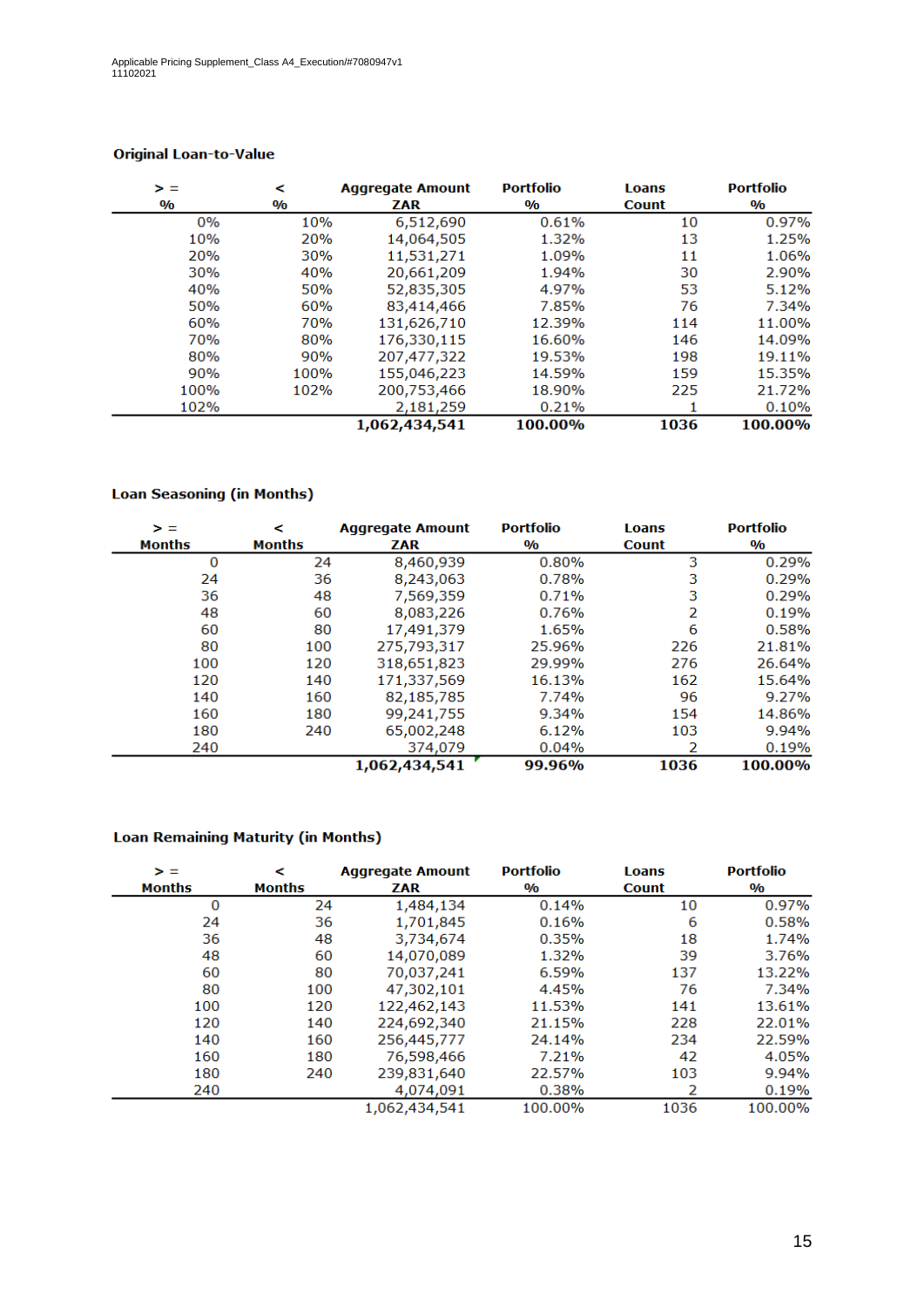#### **Employment Status**

| <b>Employment Status</b> | <b>Aggregate Amount</b> | <b>Portfolio</b> | Loans        | <b>Portfolio</b> |
|--------------------------|-------------------------|------------------|--------------|------------------|
|                          | ZAR                     | $\frac{0}{0}$    | <b>Count</b> | $\frac{0}{0}$    |
| Employed                 | 915,661,662             | 86.19%           | 895          | 86.39%           |
| Self-Empoyed or Other    | 146,772,879             | $13.81\%$        | 141          | 13.61%           |
|                          | 1,062,434,541           | 100.00%          | 1036         | 100.00%          |

#### Loan Margin (Discount to the Prime Rate)

| > =                     | ≺                       | <b>Aggregate Amount</b> | <b>Portfolio</b>        | <b>Loans</b> | <b>Portfolio</b>        |
|-------------------------|-------------------------|-------------------------|-------------------------|--------------|-------------------------|
| $\mathbf{0}/\mathbf{0}$ | $\mathbf{0}/\mathbf{0}$ | ZAR                     | $\mathbf{0}/\mathbf{0}$ | <b>Count</b> | $\mathbf{0}/\mathbf{0}$ |
| $-0.25%$                | $-2.00\%$               | 9,737,211               | 0.92%                   | 20           | 1.93%                   |
| $-2.00%$                | $-1.75%$                | 81,352,327              | 7.66%                   | 184          | 17.76%                  |
| $-1.75%$                | $-1.50%$                | 97,768,608              | 9.20%                   | 114          | 11.00%                  |
| $-1.50%$                | $-1.25%$                | 172,537,718             | 16.24%                  | 189          | 18.24%                  |
| $-1.25%$                | $-1.00%$                | 217,525,893             | 20.47%                  | 171          | 16.51%                  |
| $-1.00%$                | $-0.75%$                | 341,368,314             | 32.13%                  | 237          | 22.88%                  |
| $-0.75%$                | $-0.50%$                | 94,333,223              | 8.88%                   | 75           | 7.24%                   |
| $-0.50%$                | $-0.25%$                | 43,106,199              | 4.06%                   | 40           | 3.86%                   |
| $-0.25%$                | $0.00\%$                | 1,627,586               | 0.15%                   | 3            | 0.29%                   |
| $0.00\%$                | 0.25%                   | 3,077,461               | 0.29%                   | 3            | 0.29%                   |
| 0.25%                   | 0.50%                   |                         | $0.00\%$                | 0            | $0.00\%$                |
|                         |                         | 1,062,434,541           | 100.00%                 | 1036         | 80.31%                  |

### **Geographical Distribution**

| <b>Province</b>      | <b>Aggregate Amount</b> | <b>Portfolio</b> | Loans        | <b>Portfolio</b> |
|----------------------|-------------------------|------------------|--------------|------------------|
|                      | <b>ZAR</b>              | $\frac{0}{0}$    | <b>Count</b> | $\frac{0}{0}$    |
| <b>GAUTENG</b>       | 544,857,363             | 51.28%           | 560          | 54.05%           |
| <b>WESTERN CAPE</b>  | 352,084,566             | 33.14%           | 317          | 30.60%           |
| <b>NORTHERN CAPE</b> | 2,015,033               | 0.19%            |              | 0.10%            |
| <b>NORTH WEST</b>    | 11,127,026              | 1.05%            | 14           | 1.35%            |
| <b>FREE STATE</b>    | 6,620,554               | 0.62%            | 4            | 0.39%            |
| <b>MPUMALANGA</b>    | 5,142,990               | 0.48%            | 7            | 0.68%            |
| KWAZULU-NATAL        | 105,586,582             | 9.94%            | 100          | 9.65%            |
| <b>LIMPOPO</b>       | 1,711,676               | 0.16%            |              | 0.10%            |
| <b>EASTERN CAPE</b>  | 33,288,751              | 3.13%            | 32           | 3.09%            |
|                      | 1,062,434,541           | 100.00%          | 1036         | 100.00%          |

### **Liquidity Facility**

Not applicable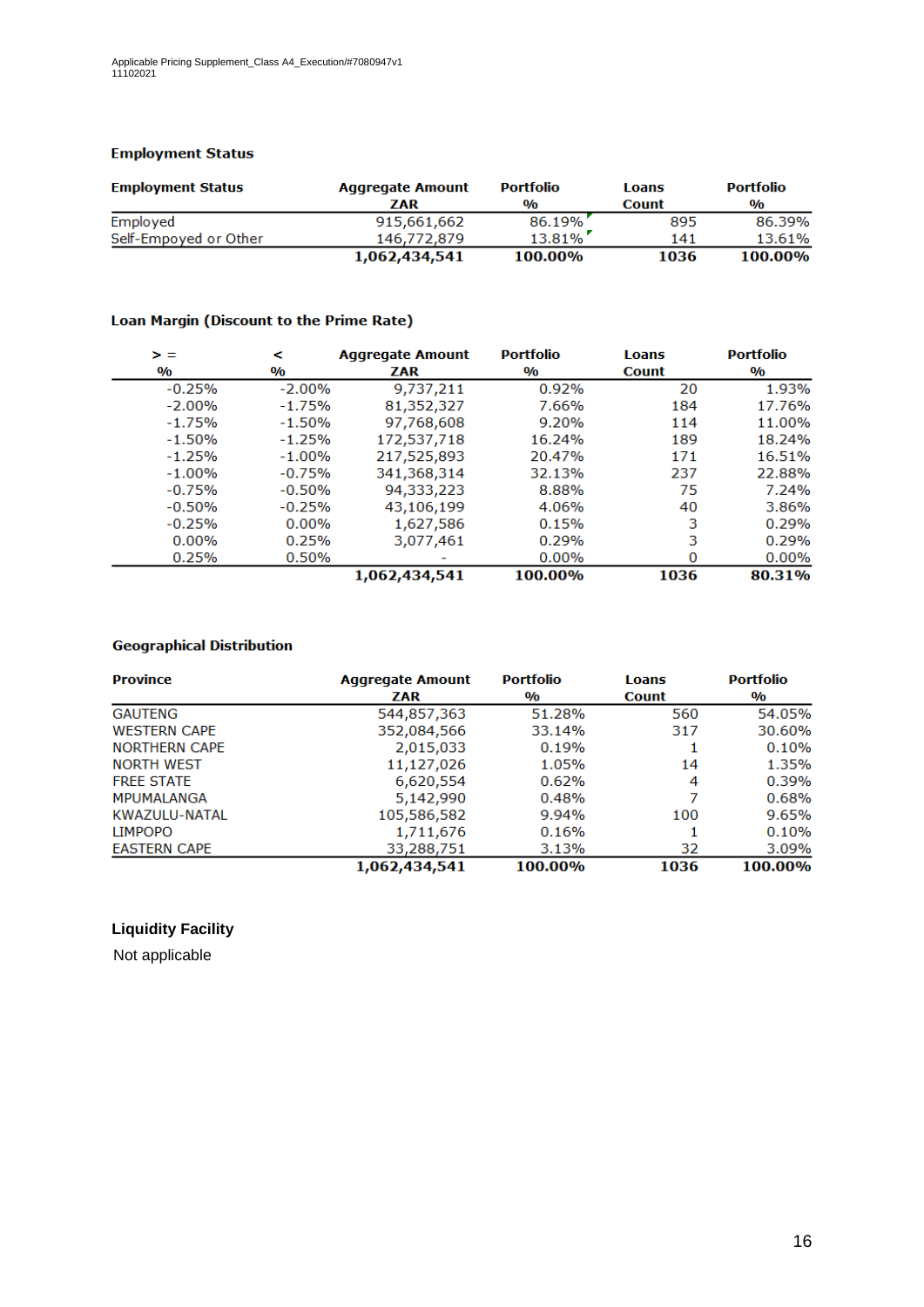| <b>Item</b>                             | <b>Class A1</b>      | <b>Class A2</b>      | <b>Class A3</b>      | <b>Class A4</b>      |
|-----------------------------------------|----------------------|----------------------|----------------------|----------------------|
| JSE bond code                           | FST3A1               | FST3A2               | FST3A3               | FST3A4               |
| <b>ISIN code</b>                        | ZAG000180613         | ZAG000180621         | ZAG000180647         | ZAG000180639         |
| Currency                                | <b>ZAR</b>           | <b>ZAR</b>           | <b>ZAR</b>           | <b>ZAR</b>           |
| Type of notes                           | <b>Floating Rate</b> | <b>Floating Rate</b> | <b>Floating Rate</b> | <b>Floating Rate</b> |
| Rating Agency                           | <b>GCR</b>           | <b>GCR</b>           | <b>GCR</b>           | <b>GCR</b>           |
| Expected<br>Long<br>term credit rating  | Not applicable       | AAA(ZA)(sf)          | AAA(ZA)(sf)          | AAA(ZA)(sf)          |
| Expected<br>Short<br>term credit rating | $A1 + (ZA)(sf)$      | Not applicable       | Not applicable       | Not applicable       |
| Initial<br>nominal<br>amount            | ZAR 80,000,000       | ZAR 165,000,000      | ZAR 445,000,000      | ZAR 260,000,000      |
| Nominal amount<br>at reporting date     | Not applicable       | Not applicable       | Not applicable       | Not applicable       |
| Interest rate                           | Reference Rate +     | Reference Rate +     | Reference Rate +     | Reference Rate +     |
|                                         | 0.57% per annum      | 0.80% per annum      | 1.10% per annum      | 1.25% per annum      |
| Interest payment                        | Not applicable       | Not applicable       | Not applicable       | Not applicable       |
| Interest not paid                       | Not applicable       | Not applicable       | Not applicable       | Not applicable       |
| Scheduled<br><b>Maturity Date</b>       | Not applicable       | Not applicable       | Not applicable       | Not applicable       |
| Final                                   |                      |                      |                      |                      |
| Redemption                              | 20 October 2022      | 20 October 2024      | 20 October 2031      | 20 April 2049        |
| Date                                    |                      |                      |                      |                      |
| Step-up<br>Rate                         | Not applicable       | Not applicable       | Reference Rate +     | Reference Rate +     |
| Margin                                  |                      |                      | 1.25% per annum      | 1.55% per annum      |
| Step-up Date                            | Not applicable       | Not applicable       | 20 October 2026      | 20 October 2026      |
| Credit<br>enhancement*                  | 15.9%                | 43.3%                | 90.1%                | 107.5%               |

At the Initial Issue Date expressed as percentage of the aggregate principal amount outstanding of all Notes.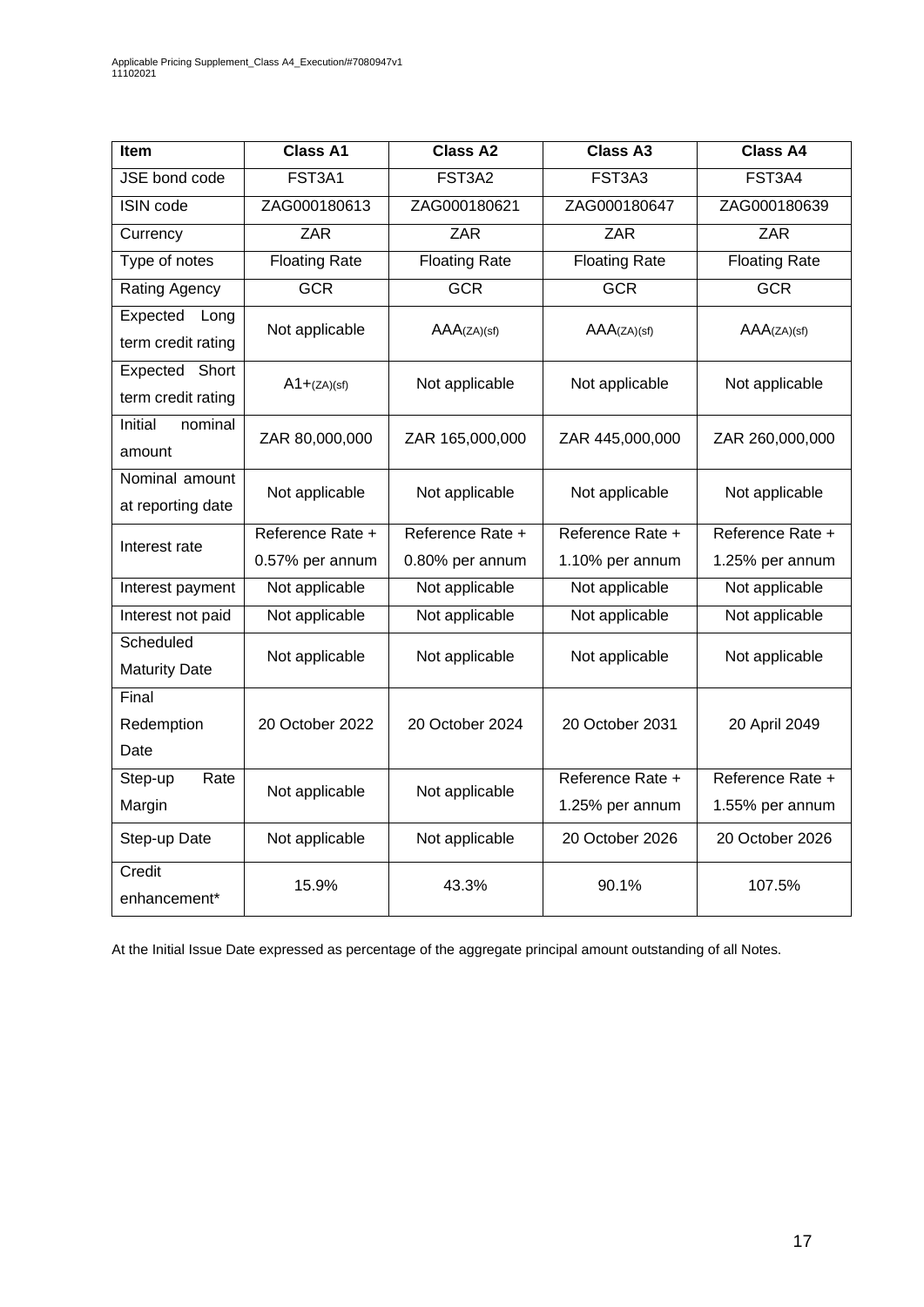# **Hedge Counterparty**

| <b>Hedge Counterparty:</b>                      | <b>Investec Bank Limited</b>                                                                                                                                                                                                |  |  |
|-------------------------------------------------|-----------------------------------------------------------------------------------------------------------------------------------------------------------------------------------------------------------------------------|--|--|
| Credit rating of hedge counterparty:            | AA(zA) by the Rating Agency                                                                                                                                                                                                 |  |  |
| Type of hedge provided:                         | Interest rate swap                                                                                                                                                                                                          |  |  |
| Exposure to SPV:                                | The potential M-t-M value of the swap plus any additional                                                                                                                                                                   |  |  |
|                                                 | amount, if required by the Rating Agency                                                                                                                                                                                    |  |  |
| <b>Credit Enhancement</b>                       |                                                                                                                                                                                                                             |  |  |
| Credit enhancement available:                   | Yes                                                                                                                                                                                                                         |  |  |
| Available to each noteholder:                   | The Subordinated Loan provides credit enhancement<br>to all Noteholders                                                                                                                                                     |  |  |
| Provider:                                       | Investec Bank Limited provides the Subordinated Loan<br>at the Issue Date which may be sold to another party at<br>any time at Investec Bank Limited's sole discretion and<br>subject to prevailing regulatory restrictions |  |  |
| Credit rating of provider:                      | AA(zA) by the Rating Agency.                                                                                                                                                                                                |  |  |
| Details of credit enhancement:                  | See the section of the Programme Memorandum Entitled<br>"STRUCTURAL FEATURES" under section 6 entitled                                                                                                                      |  |  |
|                                                 | "Subordinated Loan Agreement"                                                                                                                                                                                               |  |  |
| Credit enhancement limit:                       | ZAR165,000,000.                                                                                                                                                                                                             |  |  |
| value<br>of<br>Current<br>enhancement:          | credit ZAR151,228,899                                                                                                                                                                                                       |  |  |
| Credit enhancement committed and Not applicable |                                                                                                                                                                                                                             |  |  |
| not drawn:                                      |                                                                                                                                                                                                                             |  |  |
| <b>Other facilities</b>                         |                                                                                                                                                                                                                             |  |  |
| Provider:                                       | <b>Investec Bank Limited</b>                                                                                                                                                                                                |  |  |
| Credit rating of provider:                      | AA(zA) by the Rating Agency                                                                                                                                                                                                 |  |  |
| Type and purpose of facility:                   | Warehouse Facility. See the section of the Programme                                                                                                                                                                        |  |  |
|                                                 | Memorandum Entitled "STRUCTURAL FEATURES"                                                                                                                                                                                   |  |  |
|                                                 | under section 7 entitled "Warehouse Facility"                                                                                                                                                                               |  |  |